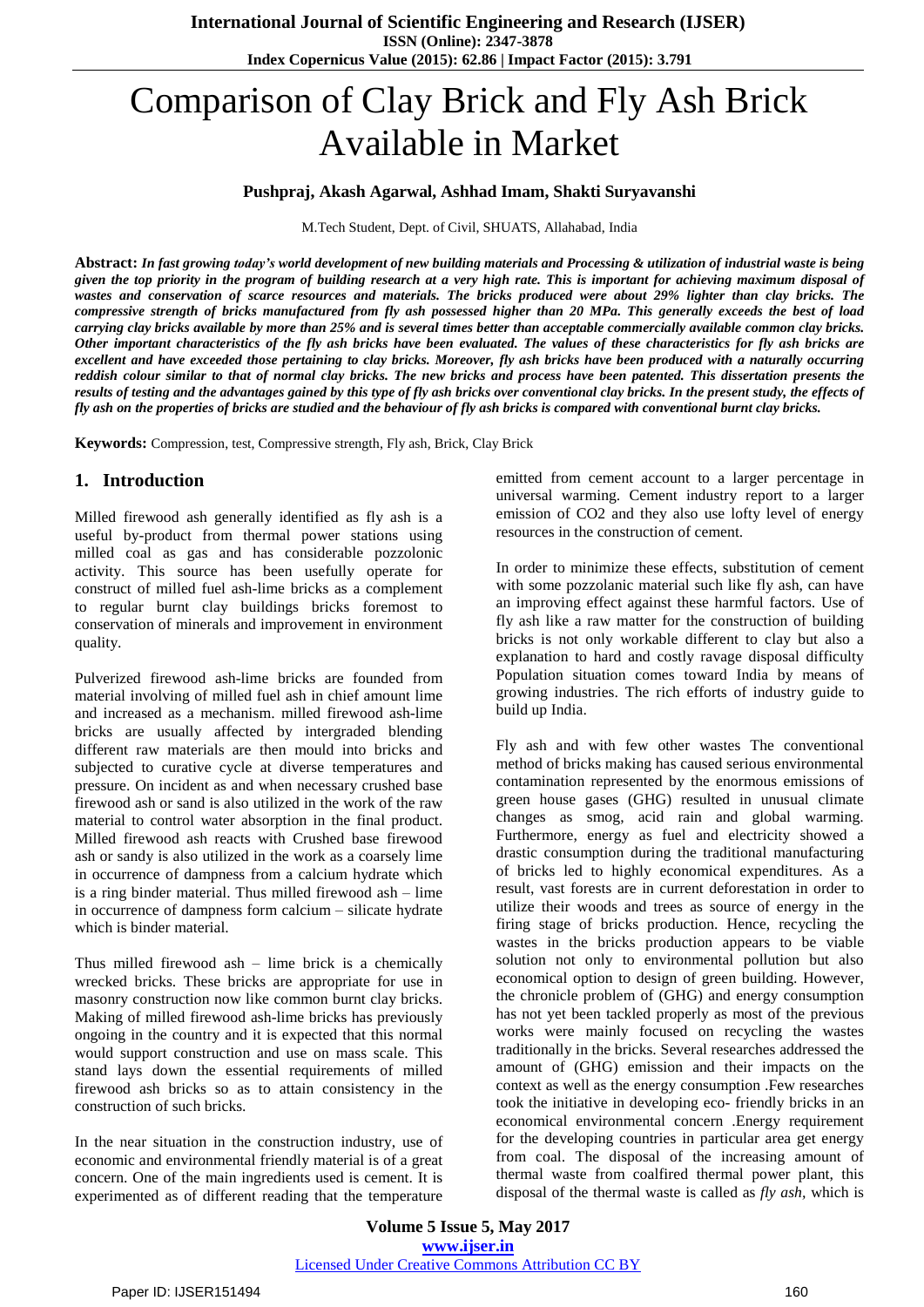composed of the non combustible mineral portion of coal consumed in a coal fuelled power plant. Fly ash is a powdery substance obtained from the dust collectors in the electrical power plant that use coal as a fuel. Fly ash bricks are made of lime, fly ash gypsum and sand. These can be extensively used in all building constructional activities similar to that of common burnt clay bricks. The fly ash bricks are comparatively lighter in weight and stronger than common clay bricks. Since fly ash is being accumulated as waste material in large quantity near thermal power plants and creating serious environmental pollution problems, its utilization as main raw material in the manufacture of bricks will not only create sample opportunities for its proper and useful disposal but also help in environmental pollution control to a greater extent in the surrounding areas of power plants. In view of superior quality and ecofriendly nature and government support.

### 2. **Materials and Methods**

**Fly ash** Fly ash is finely divided residue resulting from the combustion of powdered coal and transported by the flue gases and collected by electrostatic precipitator. ASTM broadly classifies fly ash into two classes Class F: Fly ash normally produced by burning anthracite or bituminous coal, usually has less than 5% CaO. Class F fly ash has pozzolanic properties only. Class C: Fly ash normally produced by burning lignite or sub-bituminous coal. Some class C fly ash may have CaO content in excess of 10%. In addition to pozzolanic properties, class C fly ash also possesses cementious properties. Fly ash used is of type class C with a specific gravity of 2.19**.**

**Lime** Lime is an important binding material in building construction. It is basically Calcium oxide (CaO) in natural association with magnesium oxide (MgO).Lime reacts with fly ash at ordinary temperature and forms a compound possessing cementitious properties. After reactions between lime and fly ash, calcium silicate hydrates are produced which are responsible for the high strength of the compound.

#### **Fly ash Bricks**

**Gypsum** Gypsum is a non- hydraulic binder occurring naturally as a soft crystalline rock or sand. Gypsum have a valuable properties like small bulk density, incombustibility, good sound absorbing capacity, good fire resistance, rapid drying and hardening with negligible shrinkage, superior surface finish, etc. In addition it can strengthen material or increase viscosity. It has a specific gravity of 2.31 grams per cubic centimeter. The density of gypsum powder is 2.8 to 3 grams per cubic centimeter.

**Quarry dust** It is residue taken from granite quarry. Due to excessive cost of transportation from natural sources locally available river sand is expensive. Also creates environmental problems of large-scale depletion of these sources. Use of river sand in construction becomes less attractive, a substitute or replacement product for concrete industry needs to be found. Whose continued use has started posing serious problems with respect to its availability, cost and environmental impact. In such a case the Quarry rock dust can be an economic alternative to the river sand. Usually, Quarry Rock Dust is used in large scale in the highways as a surface finishing material and also used for manufacturing of hollow blocks and lightweight concrete prefabricated Elements. After processing fine particles of size less than 4.75 mm is used in this work.

**Water-binder ratio** Water- binder ratio is calculated based on weight of fly ash and weight of lime to total weight of the brick. It also plays the significant role on the compressive strength of the brick. Considering the water content or water to binder ratio is an indirect approach to sizing the volume, thus ensuring greater durability in the mixture proportions for bricks made. Then water-binder ratio used for various proportions is given.

*Manufacturing of Flyash bricks* Required raw material like Fly ash, Gypsum, alum and stone crushing dust have to be mixed as per the ratio. The mixed product can be placed into automatic locking machine. This to be kept in moulds for manufacturing of automatic locking fly ash bricks. After the processing the bricks have to be dried after applying required water on the bricks. After two days drying the bricks can be sold.

*Clay Bricks* Building bricks are usually made of a mixture of clay and sand, which are mixed and molded in various ways, after which they are dried and burnt. Clay for brick making must develop proper plasticity and be capable of drying rapidly without excessive shrinkage, warping or cracking and of being burnt to desired texture and strength utilized to make bricks and blocks in one of several ways: (a) As substitute for a portion of the cement and/or aggregates in making concrete bricks and blocks. This is a common use nowadays in many countries.

*Manufacturing of Clay Brick* The four distinct stages of manufacturing the hand mould clay bricks are, (i) preparing the brick earth, (ii) moulding clay in rectangular blocks of uniform size (iii) drying in sun and air and (iv) burning them in brick kilns. Burning of the brick during manufacture governs the quality and properties of brick. The manufacturing process has six general phases: 1) mining and storage of raw materials, 2) preparing raw materials, 3) forming the brick, 4) drying, 5) firing and cooling and 6) de-hacking and storing finished products.

**Compression Test** The brick specimens are immersed in water for 24 hours. The frog of the brick is filled flush with 1:3 cement mortars and the specimen are stored in damp jute bag for 24 hours and then immersed in clean water for 24 hours. The specimen is placed in compression testing machine with 6 mm plywood on top and bottom of it to get uniform load on the specimen. Then load is applied axially at a uniform rate of 14 N/mm2. The crushing load is noted. Then the crushing strength is the ratio of crushing load to the area of brick loaded. Average of five specimens is taken as the crushing strength.

**Volume 5 Issue 5, May 2017 www.ijser.in** Licensed Under Creative Commons Attribution CC BY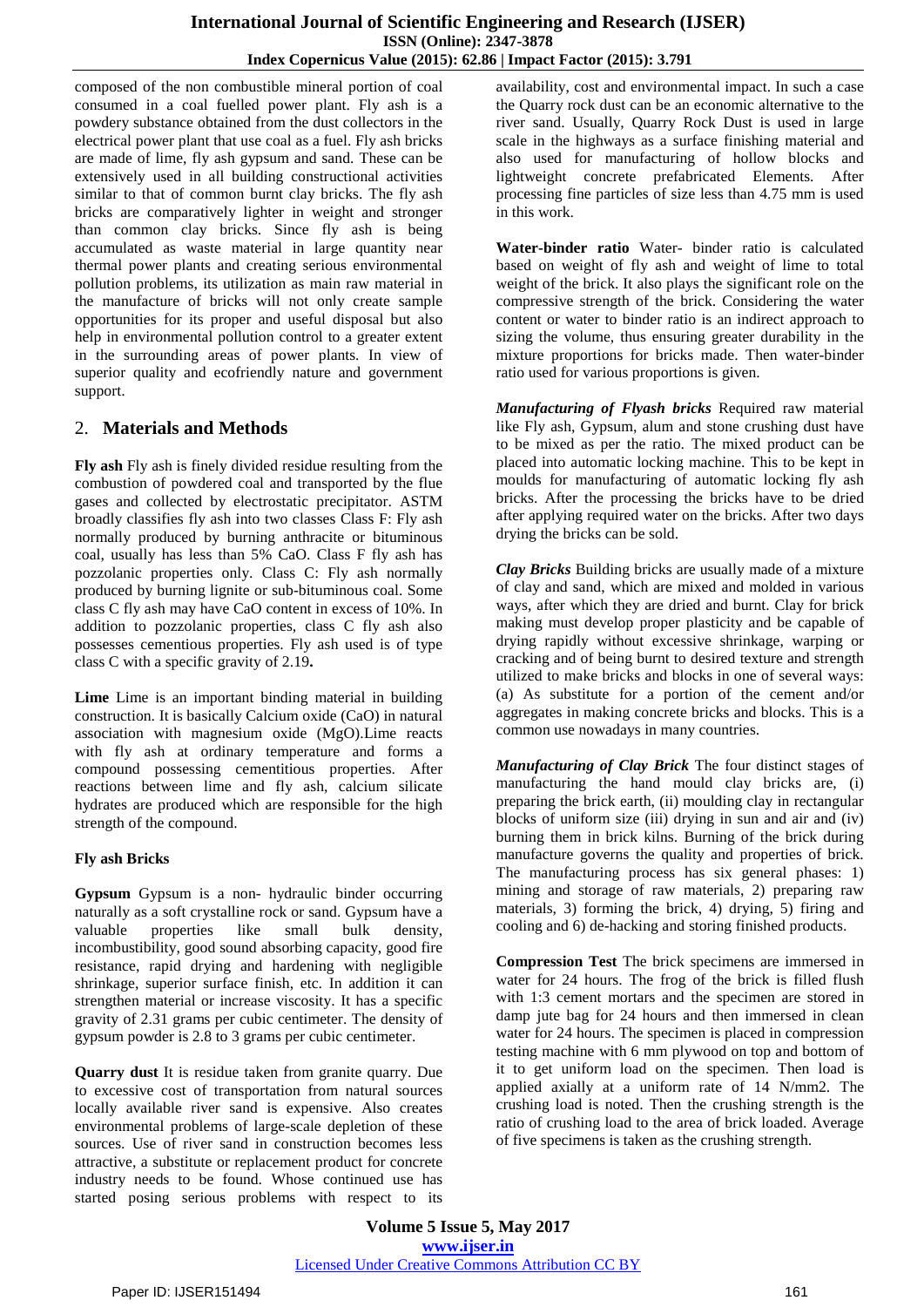

**Figure:** Compression strength test for Brick

# **3. Results and Discussions**

#### **Tests are applied to bricks**

Compressive Strength test Water Absorption test Efflorescence

**Compressive strength test** The compressive strength of clay brick is three times greater than the normal fly ash brick. The minimum compressive strength of clay brick is 10-12N/mm².So as the flyash brick has compressive strength of 5-8 N/mm². Bricks to be used for different works should not have compressive strength less than as mentioned above. The universal testing machine is used for testing the compressive strength of bricks After the curing period gets over bricks are kept for testing. To test the specimens the bricks are placed in the calibrated Compression testing machine of capacity 3000 kN applied a load uniform at the rate of 2.9 kN/min. The load at failure is the maximum load at which specimen fails to produce any further increase in the indicator reading on the testing machine. In that three numbers of bricks were tested for each mix proportion. Each brick may give different strength. Hence, average of three bricks was taken

**Water absorption** Fly ash Bricks should not absorb water more than 12%. The bricks to be tested should be dried in an oven at a temperature of 105 to 115o C till attains constant weight cool the bricks to room temperature and weight (W1). Immerse completely dried and weighed W1 brick in clean water for 24 hrs at a temperature of  $27\pm20$ Degree Celsius. Remove the bricks and wipe out any traces of water and weigh immediately (W2).

Water absorption in % by weight =  $(W2 - W1/W1)$  x 100

The average of three bricks should be taken. Our bricks absorb 09.114 % of water only; it has less water absorption property

**Efflorescence** For this test, brick was placed vertically in water with one end immersed. The depth of immersion in water being 2.5 cm, then this whole arrangement should be kept in a warm-well-ventilated room temperature of 20-30 0 C until all evaporates. When the water in the dish is absorbed by the brick and surplus water evaporates. When the water is completely absorbed and evaporated place similar quantity of water in dish and allows it to absorb and evaporate as before. Examine the brick after this and

find out the percentage of white spots to the surface area of brick. If any difference is observed because of presence of any salt deposit then the rating is reported as 'effloresced'. If no difference is noted, the rating is reported as 'not effloresced'. Percentage of white spot in the brick  $=$  Nill

| S.N | Flay ash brick<br>failure load kn | Flay ash brick<br>average compressive<br>strength N/ mm <sup>2</sup> |
|-----|-----------------------------------|----------------------------------------------------------------------|
| 1   | 180                               | 6.80                                                                 |
| 2   | 190                               | 7.18                                                                 |
| 3   | 200                               | 7.56                                                                 |
| 4   | 90                                | 3.40                                                                 |
| 5   | 95                                | 3.95                                                                 |
| 6   | 110                               | 4.15                                                                 |
| 7   | 155                               | 5.86                                                                 |
| 8   | 150                               | 5.67                                                                 |
| 9   | 210                               | 7.93                                                                 |
| 10  | 170                               | 6.42                                                                 |
| 11  | 160                               | 6.04                                                                 |
|     |                                   | Total value 64.96                                                    |

| S.N | Clay brick load | Clay brick average |
|-----|-----------------|--------------------|
|     | 200             | 7.56               |
|     | 260             | 9.28               |
|     | 220             | 8.31               |
|     | 420             | 17.87              |
|     | 264             | 16.25              |
|     |                 | Total value 59.27  |

# **4. Conclusion**

- The Compressive strength of Flyash bricks comes out to be 5.90 which is very low as compared to traditional clay bricks
- The water absorption of flyash bricks is 12% which is quite low as compared to clay bricks.
- No signs of efflorescence are visible on flyash bricks.
- The results of Compressive strength test shows that the flyash bricks, available in the market, do not comply with the strength requirements of bricks.
- Weight of flyash bricks is less than that of clay bricks which helps in reduction of dead load.
- The main outcome of this study is that the flyash bricks available in the market are not suitable for brickwork due to its low compressive strength, although its market rate is quite less than that of traditional clay bricks.

# **References**

- [1] **Hwai-Chung Wu, Peijiang Sun**. **(2007)** New building materials from fly ash-based lightweight inorganic polymer, *International Journal of Construction and Building Materials*, No. **1, 21211–7.**
- [2] **Paresh. H. Shah**, **August 2010** Evaluation criteria for Green materials, *New Building Material and Construction world,* **Vol. 16., , pp. 142–146**
- [3] **Tahmina Banu, Md. Muktadir Billah**, et. al, **2013** Experimental Studies on Fly Ash-Sand-Lime Bricks with Gypsum Addition: American Journal of Materials Engineering and Technology, **, Vol. 1, No. 3, 35-40**

**Volume 5 Issue 5, May 2017 www.ijser.in** Licensed Under Creative Commons Attribution CC BY